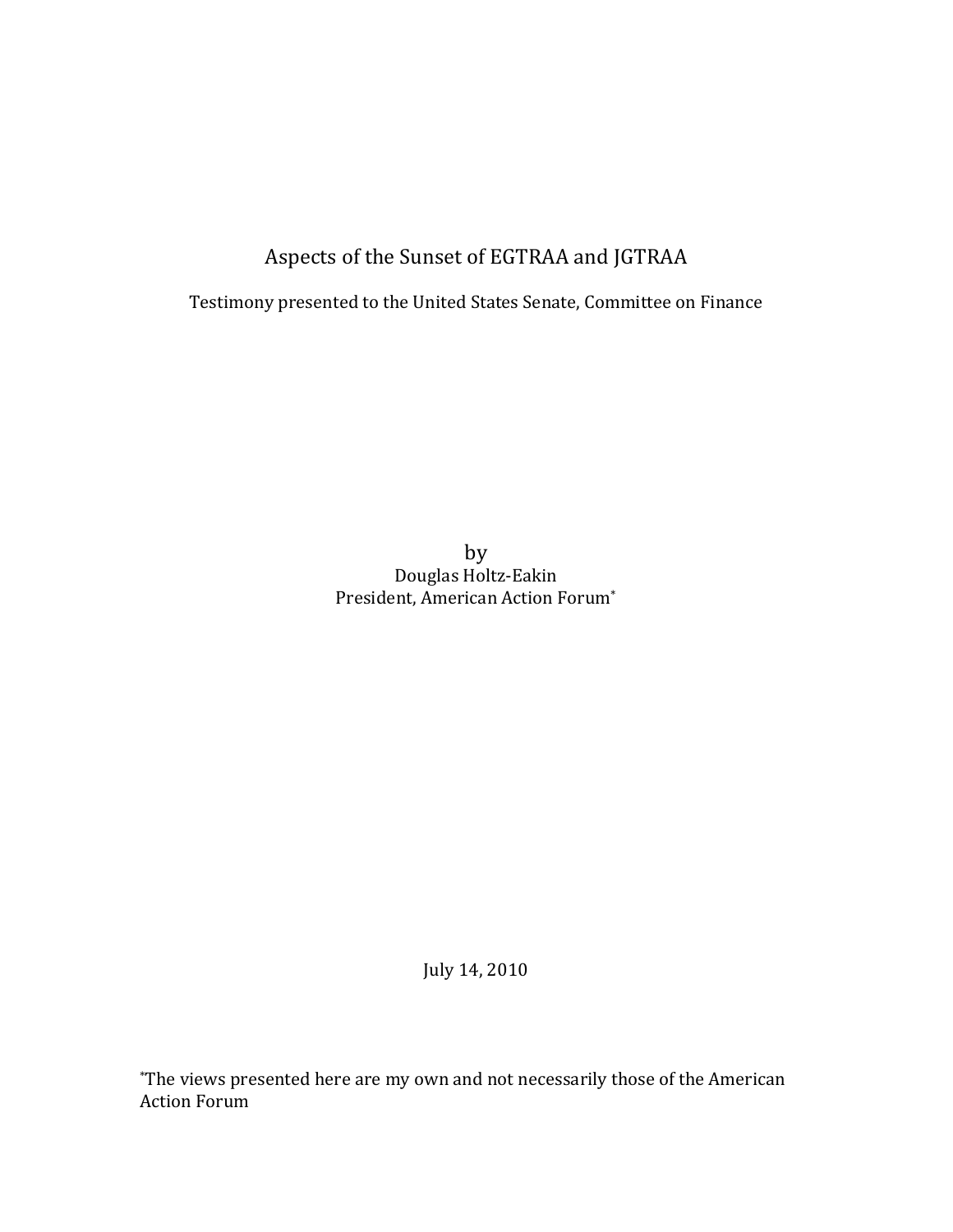Chairman Baucus, Ranking Member Grassley and distinguished members of the Committee. I am honored to have the chance to appear before you to discuss the important issue of the future of federal income tax policy, notably policy options regarding the sunset of the Economic Growth Tax Relief Reconciliation Act of 2001 (EGTRRA) and the Jobs and Growth Tax Relief Reconciliation Act of 2003 (JGTRRA).

The future of EGTRRA and JGTRAA raise important issues of tax policy. Collectively, these Acts are substantial enough to have important macroeconomic consequences in both the near term and over longer horizons. As a corollary, the decisions made about their future have significant budgetary consequences. In weighing the options regarding their future, policymakers will wish to consider who bears the burden of each shift in the tax burden. Hopefully they will do so by looking past the superficial metric of measured tax liability to the deeper question of understanding who bears the economic consequence of each policy decision. Lastly, the tax code will need deep reform regardless of which near-term options are chosen regarding the sunsets of EGTRRA and JGTRRA. Thus, it is useful to examine the near-term policy options from the perspective of whether they move the tax code closer to, or away from, desirable long-run reforms. I will discuss each in turn.

#### 1. Macroeconomic Issues

The United States' economy has endured a severe recession and is currently growing slowly. Over the course of the past several years, Administrations and Congresses have engaged in a number of counter-cyclical fiscal measures,, or in the parlance of the political world, "stimulus": checks to households (the Economic Stimulus Act of 2008), the gargantuan stimulus bill in 2009 (American Recovery and Reinvestment Act), "cash for clunkers" (the Car Allowance Rebate System), and tax credits for homebuyers (the Federal Housing Tax Credit). As this Committee is well aware there is an ongoing debate regarding the effectiveness of these measures in mitigating the natural course of the business cycle downturn.

Regardless of the ultimate resolution of that debate, I believe it would be a mistake for policymakers to evaluate the sunsets of EGTRRA and JGTRRA from that perspective. The U.S. economy *is growing*, albeit slowly, not declining. Gross Domestic Product (GDP) has been rising since the third quarter of 2009, and employment is up from its trough in December 2009. NFIB's small business confidence index was 92.2 in May 2010, up from 81.0 in March 2009. Consumer confidence is up from 26 in March 2009 to 63.3 in May. The ISM manufacturing and non-manufacturing indices are above 50, signaling growth. There is substantial and widespread evidence of an ongoing economic expansion. Accordingly, this is not the time for counter-cyclical "stimulus".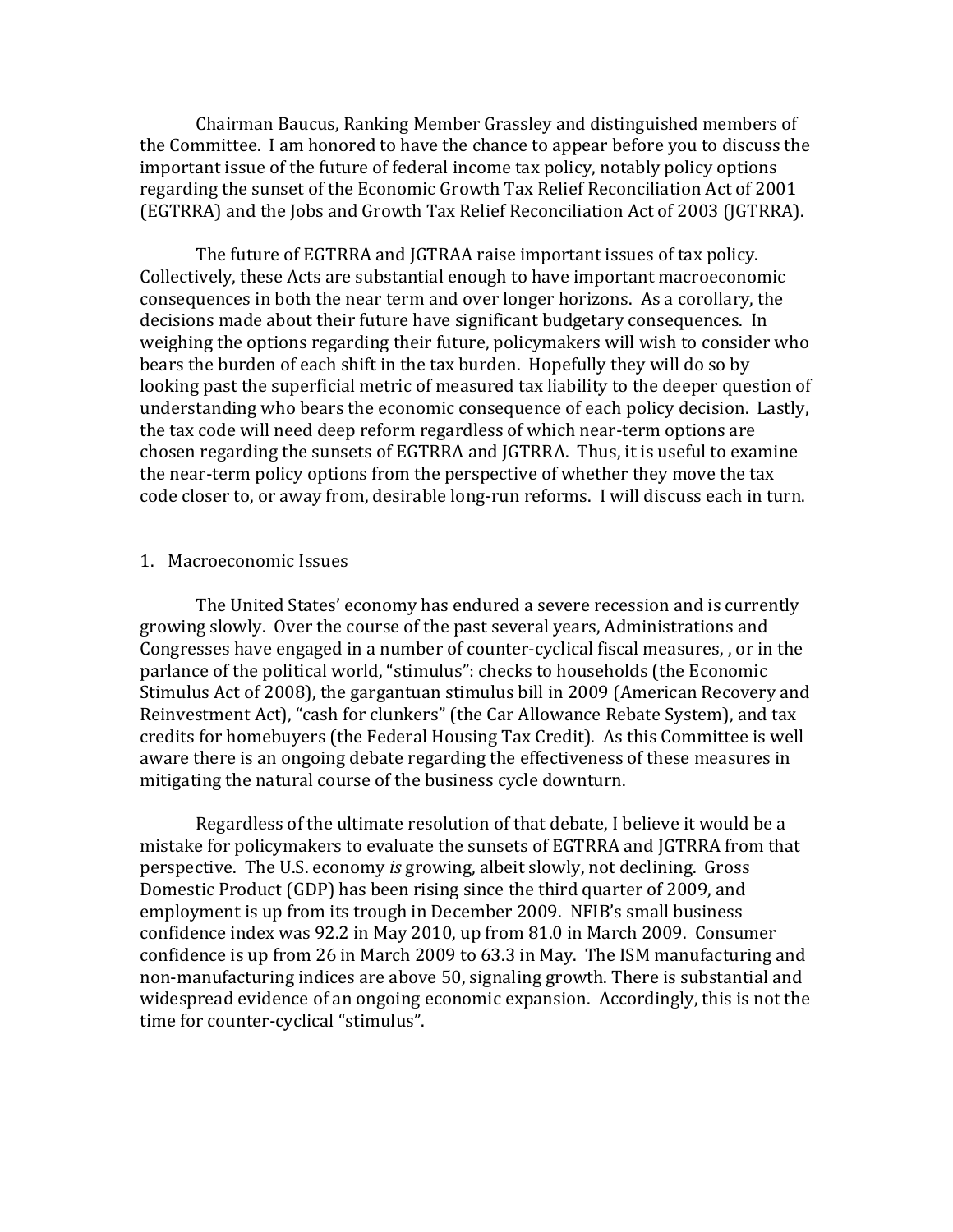## *The Need for Pro-Growth Policies*

The pace of expansion remains solid and unspectacular. In many ways this is not surprising. As documented in Rogoff and Reinhart (2009), economic expansions in the aftermath of severe financial crises tend to be more modest and drawn out than recovery from a conventional recession.<sup>1</sup> Nevertheless, at this juncture it is imperative that policy be focused on generating the maximum possible pace of economic growth. More rapid growth is essential to the labor market futures of the millions of Americans without work. More rapid growth will be essential to minimizing the difficulty of slowing the explosion of federal debt to a sustainable pace. More rapid growth will generate the resources needed to meet our obligation to provide a standard of living to the next generation that exceeds the one this generation inherited.

## *Drivers of Economic Growth*

!!!!!!!!!!!!!!!!!!!!!!!!!!!!!!!!!!!!!!!!!!!!!!!!!!!!!!!

Policies focused on more rapid economic growth are the most important priority at this time. In light of this, it is useful to reflect on the four basic sources of growth in final demand for GDP: households, businesses, governments, and international partners.

Households are caught in a double bind of badly damaged balance sheets and weak income growth. As is well known, the collapse of the U.S. housing bubble left many households in mortgage distress, and more broadly diminished the net worth of the household sector. In addition, the financial crisis itself destroyed additional household wealth, with the result that household net worth is now \$11 trillion below 2007. The pace of the expansion thus far has yielded modest income growth.

It would be surprising, or even unwise, to expect households to be a robust source of final demand growth. Instead, the best course for households would be to repair their damaged balance sheets as quickly as possible. Policies that support the ability of households to do so while otherwise maintaining their consumption patterns will be the most beneficial. One-time "stimulus" in the form of tax cuts or transfers contribute little to these goals. In the other direction, the prospect of a large tax increase would force households to undertake even more balance sheet repair in anticipation of higher taxes and lower future income growth. For example, the Congressional Budget Office ("CBO") projects a reduction in GDP growth of at about 1.4 percent in 2011 if the Acts sunset.

Similarly, federal and sub-federal governments also face enormous budgetary difficulties, largely due to long-term pension, health, and other spending promises coupled with recent programmatic expansions. Consider the federal budget. Over the next ten years, according to the Congressional Budget Office's

<sup>&</sup>lt;sup>1</sup> See *This Time Is Different: Eight Centuries of Financial Folly*, by Carmen M. Reinhart and Kenneth Rogoff, 2009.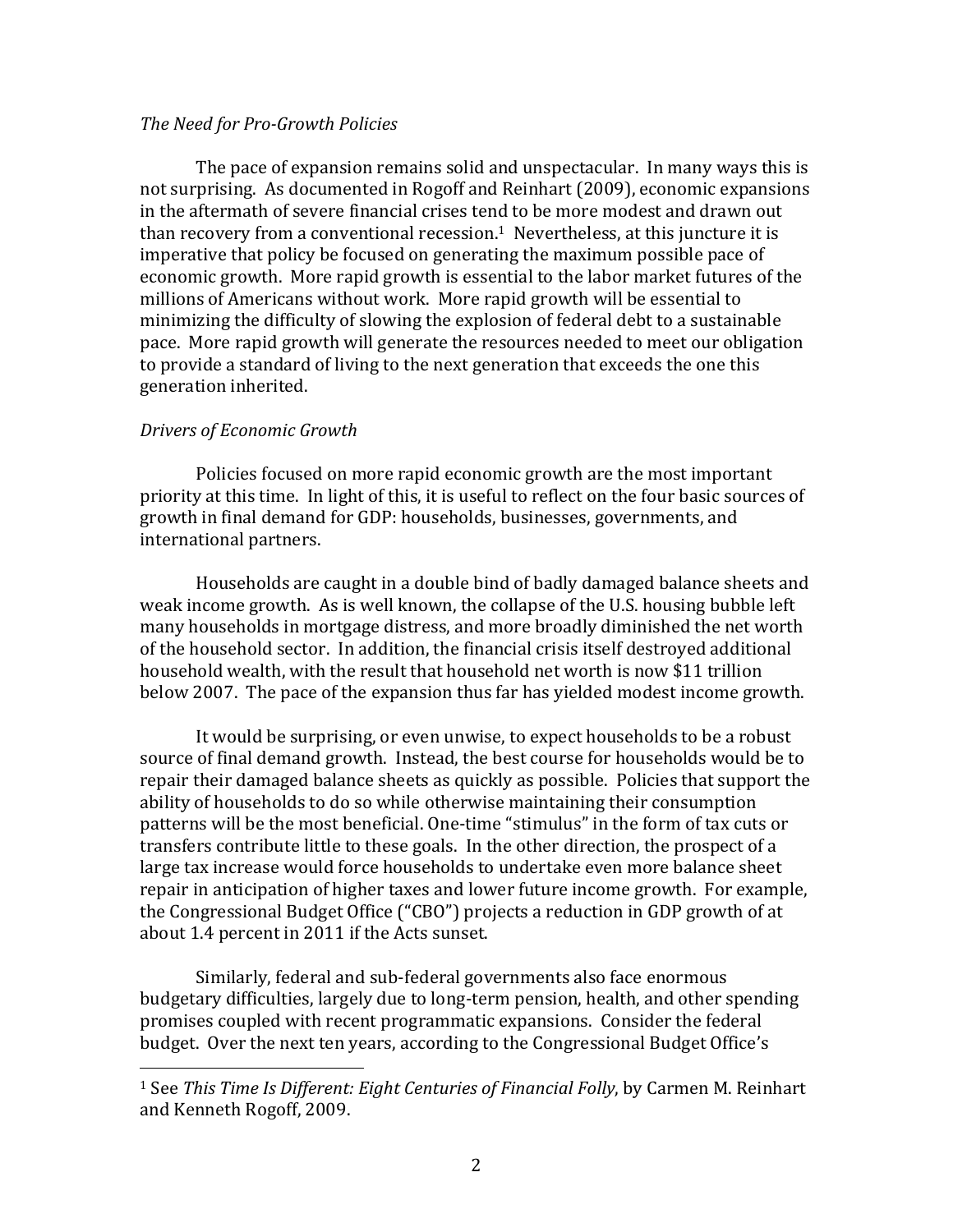(CBO's) analysis of the President's Budgetary Proposals for Fiscal Year 2011, the deficit will never fall below \$700 billion. Ten years from now, in 2020, the deficit will be 5.6 percent of GDP, roughly \$1.3 trillion, of which over \$900 billion will be devoted to servicing debt on previous borrowing.

The dire long-term budget outlook is not the result of a shortfall of revenues. The CBO projects that over the next decade the economy will fully recover and revenues in 2020 will be 19.6 percent of GDP – over \$300 billion more than the historic norm of 18 percent. Instead, the problem is spending. Federal outlays in 2020 are expected to be 25.2 percent of GDP – about \$1.2 trillion higher than the 20 percent that has been business as usual in the postwar era.

As a result of the spending binge, in 2020 public debt will have more than doubled from its 2008 level to 90 percent of GDP and will continue its upward trajectory. Traditionally, a debt-to-GDP ratio of 90 percent or more is associated with the risk of a sovereign debt crisis. Indeed, there are warning signs even before the debt rises to those levels.

As outlined in a recent report, the credit rating agency Moody's looks at the fraction of federal revenues dedicated to paying interest as a key metric for retaining a triple-A rating. Specifically, the large, creditworthy sovereign borrowers are expected to devote less than 10 percent of their revenues to paying interest. Moody's grants the U.S. extra wiggle room based on its judgment that the U.S. has a strong ability to repair its condition after a bad shock. The upshot: no downgrade until interest equals 14 percent of revenues. This is small comfort as the CBO analysis shows 2015 as the year when the federal government crosses the threshold and reaches 14.8 percent, and continues to rise to 20.1 percent in 2020.

The federal government needs to reduce spending growth, control its debt, and do so dramatically. No sensible growth strategy can be built around greater federal spending, or greater government spending more generally.

With households and governments repairing balance sheets, this leaves the business sector spending and net exports at the heart of badly-needed pro-growth policies. Policies toward international trade are not the focus of this hearing, so I will put this aside and merely mention that the United States has been on the sidelines of international trade agreements for far too long. Pro-trade polices should be a bipartisan approach to raising growth and increasing jobs.

# *Tax#Policy#Considerations#for#Pro-Growth#Policy*

To be effective in the current environment, tax policy should support not only household consumption, but also household saving and repairing their balance sheets so that consumption gains can be permanent. It should support business expansions in the form of spending for innovation, workers and their compensation, repairs, and new plant and equipment. Because this hearing focuses on EGTRRA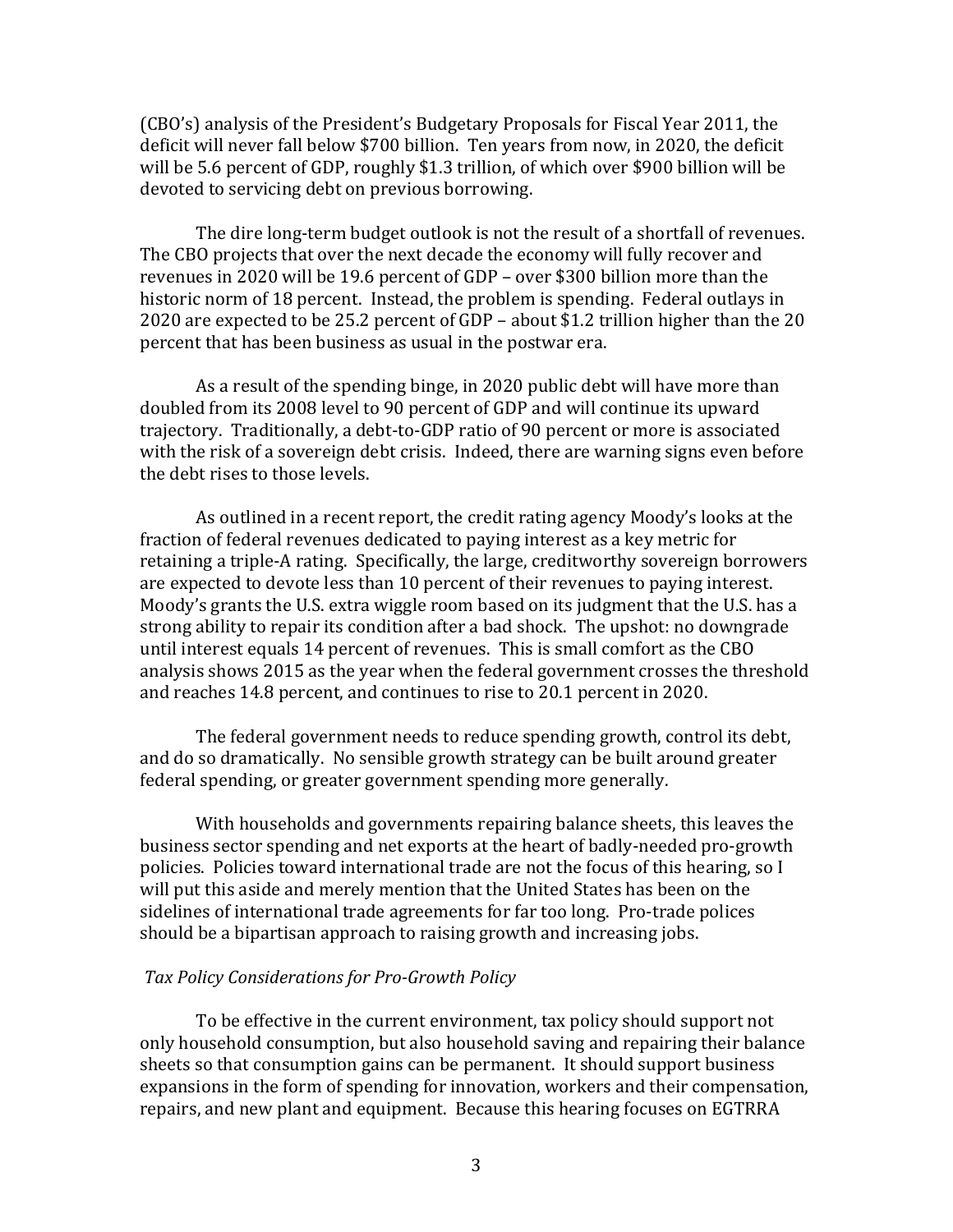and JGTRRA, the corporation income tax code is not a topic of discussion, and beneficial policies like cutting the corporation income tax are not on the table. But as is now well know, a large swath of U.S. economic activity is organized in soleproprietorships, partnerships, and other pass-thru entities that are directly affected by the individual income tax.

The Joint Committee on Taxation projects that \$1 trillion in business income will be reported on individual income tax returns in 2011. Notably, of that \$1 trillion, nearly one-half, \$470 billion, will be reported on returns that will be subject to the top two rates of 36 percent and 39.6 percent if EGTRRA and JGTRRA are allowed to sunset. $2$ 

This has direct effects on employment. According to the Small Business Administration, there are almost 120 million private sector workers in the United States. Slightly more than half those workers, 60 million, work for small business. About two-thirds of the nation's small business workers are employed by small businesses with 20 to 500 employees. According to Gallup survey data conducted for the National Federation of Independent Business (NFIB), half of the small business owners in this group fall into the potential 36 percent and 39.6 percent tax brackets. This means there is a pool of more than 20 million workers in those firms directly targeted by the higher marginal tax rates. This is likely a conservative estimate as it ignores flow-through entities with one to 19 workers.

The future of EGTRRA and JGTRRA is central to business tax policy.

The first consideration is the uncertainty over the future course of the tax law itself. It has been widely noted that uncertainty over the policy environment itself may contribute to a desire by businesses to hoard cash instead of spending. A particularly vivid expression of this view is in the June 2010 *NFIB Small Business Economic Trends: "But Congress continues to pass and propose legislation that* increases the cost of running a business and create huge uncertainty about future costs. The small business sector of the economy is improving, there is a pulse, but it is weak. Washington is applying leeches and performing blood-letting as a cure."<sup>3</sup>

A temporary extension of EGTRRA and JGTRRA will merely defer resolving the uncertainty over the tax policy outlook. In the other direction, a permanent extension would set expectations, permit long-range business planning, and support long-term economic growth. Notice that at the same time, there would be *immediate* economic benefits as businesses step up their spending to match the improved long-run outlook.

 $2$  The Joint Committee on Taxation analysis does not take into account the impact on small, non-publicly-traded "C" corporations. There are several million of these entities, which will likely be adversely affected by the marginal rate increases on ordinary and capital income.

<sup>&</sup>lt;sup>3</sup> See http://www.nfib.com/Portals/0/PDF/sbet/sbet201006.pdf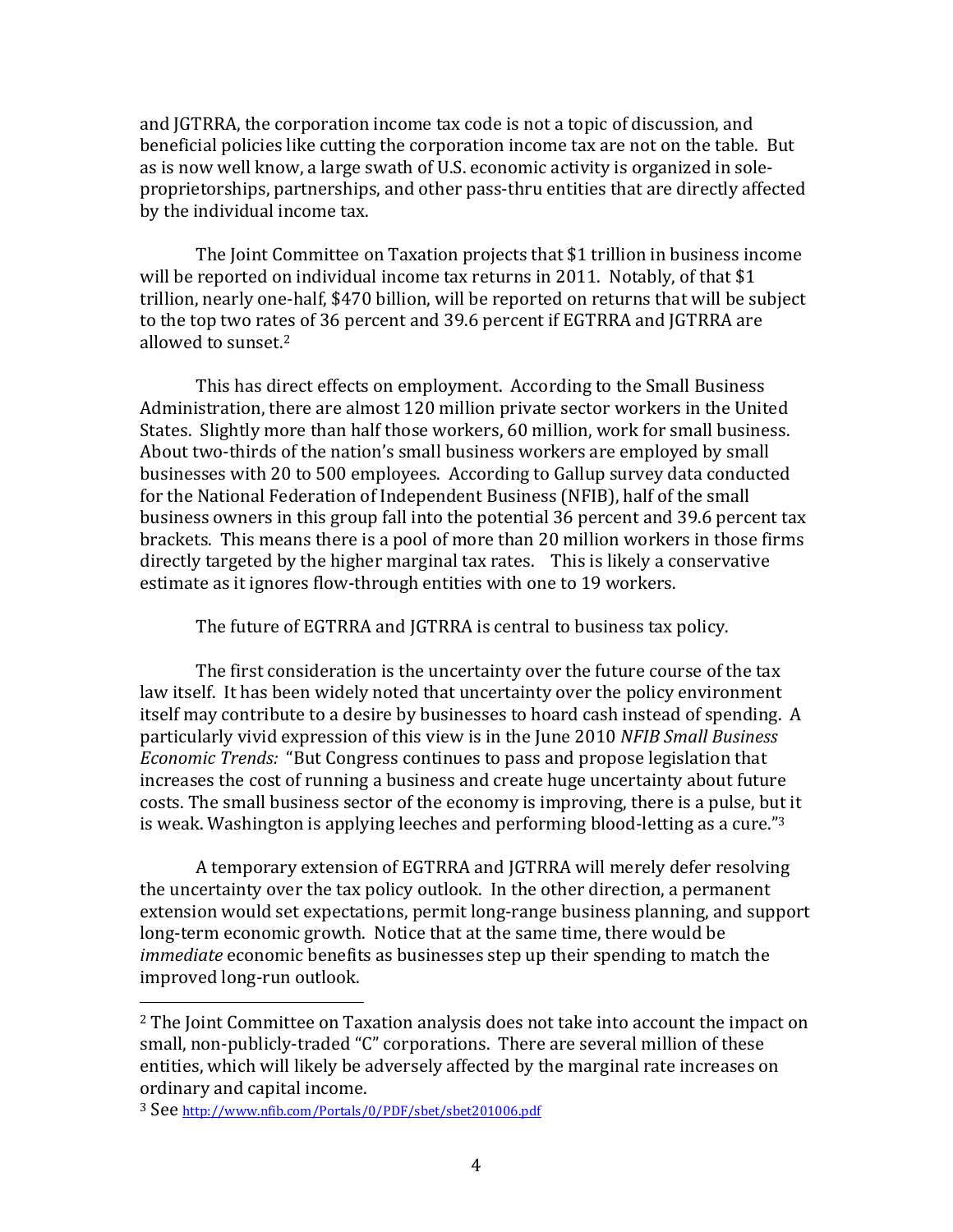In thinking about permanent extensions of EGTRRA and JGTRRA, it is useful to recognize that not all the components are equal from a growth perspective. Innovation, investment, and saving decisions are directly affected by structure of marginal tax rates, the taxation of returns to equity investment in the form of dividends and capital gains, and provisions for capital cost recovery (e.g., Section 179 expensing). In contrast, provisions for refundable tax credits, marriage penalty relief, and other targeted incentives make no contribution to growth incentives.

Indeed, the impact of phase-outs of refundable credits may have even more perverse growth consequences. As noted in Brill and Holtz-Eakin (2010), some provisions (exacerbated by the phase-outs in the recently-passed Patient Protection and Affordable Care Act (PPACA)) contribute to high marginal tax rates.<sup>4</sup> The effect is to raise to as high as 41 percent the effective marginal tax rate on some of the lower-income U.S. workers. Ithis has implications for the ability of families to rise from the ranks of the poor, or to ascend toward the upper end of the middle class. This growth and mobility is the heart of the American dream and is the most pressing issue at this time.

In addition, a broad spectrum of provisions creates more complexity that is costly for small businesses and individuals. In some other cases they effectively raise marginal rate hikes: Ways and Means GOP tax staff calculate that the net effect of these non-rate provisions is to raise effective marginal tax rates by 2 percentage points.

A picture emerges in which preserving permanently certain aspects of the tax code – low marginal tax rates, low taxation of dividends and capital gains, etc. – is central to a successful growth strategy. In contrast, making permanent other provisions in the Acts is less central to growth imperatives – they are present for other policy objectives – and may even diminish incentives. In light of the clear need for more rapid growth the issue facing policymakers is how to resolve the tradeoffs among multiple policy objectives.

What is at stake? If the top rates are permitted to rise the marginal tax rate on the return to small business will rise to roughly 42 percent (39.6 plus the roughly 2 percent hidden marginal rates. Note that his excludes the 3.9 percent tax in the PPACA.). This will diminish incentives to expand payrolls and establishment size, as well as tilt the playing field in favor of corporate investments that will face a 35 percent rate. Less dramatic effects in the same direction are posed by higher tax rates on capital gains. However, the most striking blow on growth-oriented

<sup>&</sup>lt;sup>4</sup> Brill, Alex and Holtz-Eakin, Douglas, "Another Obama Tax Hike." Wall Street *Journal, February 4, 2010. See also, Douglas Holtz-Eakin and Cameron Smith, "Labor*" Markets and Health Care Reform, 2010.

http://americanactionforum.org/files/LaborMktsHCRAAF5-27-10\_0.pdf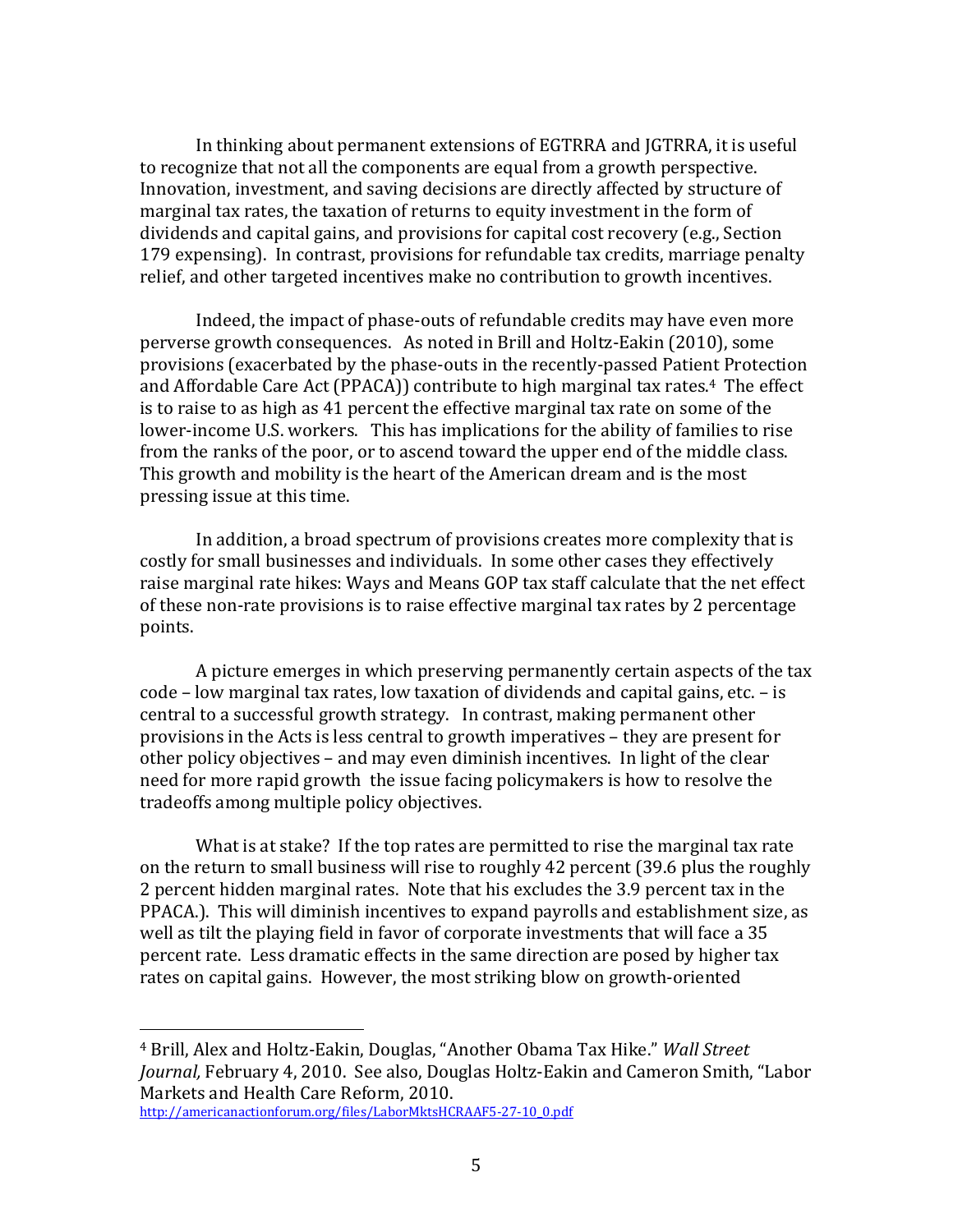investment is the increase in taxation of equity returns in the form of dividends from 15 percent to the top effective rate of 42 percent.

# *Growth#versus#Stimulus*

Many will choose to frame the extension of EGTRRA and JGTRRA as an issue of "stimulus." As noted above, I believe this is deeply misplaced and a laser focus should be placed on a growth strategy that gives good incentives for business spending, net exports, and sustainable household consumption. In that setting, expectations and uncertainty regarding future tax rates are part of the calculus of current business hiring and investment decisions. It is a false dichotomy to suggest that long-term incentives are unrelated to current economic activity.

One can expect, nevertheless, that there will be a discussion of tax versus spending "multipliers." For some this will be an argument for more spending, or at least to not cut spending, on the grounds that the negative multiplier effects will outweigh the benefits of tax policy. These arguments are often couched within the context of a formal economic model, such as that used by Administration officials Christina Romer and Jared Bernstein to tout the ARRA. It is important to note that in basic Keynesian models, spending multipliers are assumed to be larger than tax multipliers. As a result, adopting these models presumes this result. In contrast, recent empirical work on both sides of the budget suggest that tax impacts are larger – perhaps much larger – than spending impacts.<sup>5</sup>

For these reasons, it is important to take model-based predictions about the impact of alternative budget policies with an appropriate grain of salt. It is equally important to be skeptical of the use of these same models to show that stimulus is "working" – depending on the model, they could find nothing else.<sup>6</sup>

In the end, this will be decided on the basis of the evidence. The chart below shows actual GDP during 2009. It also shows what *would* have happened if the trajectory at the start of 2009 had continued the entire year (labeled "Continued" Decline"). This is the graphical version of "the economy was falling off a cliff" and shows a continued decline at the 6.4 percent rate that was present in the last quarter of 2008. The shaded area is the difference – the *additional* GDP from not continuing to decline – and totals  $$268$  billion.

<sup>&</sup>lt;sup>5</sup> Greg Mankiw has a nice discussion of these issues. See http://nationalaffairs.com/publications/detail/crisis-economics

 $6$  John Taylor makes this point quite effectively. See "Perspectives on the U.S. Economy: Fiscal Policy Issues", Testimony before the Committee on the Budget U.S. House of Representatives, July 1, 2010.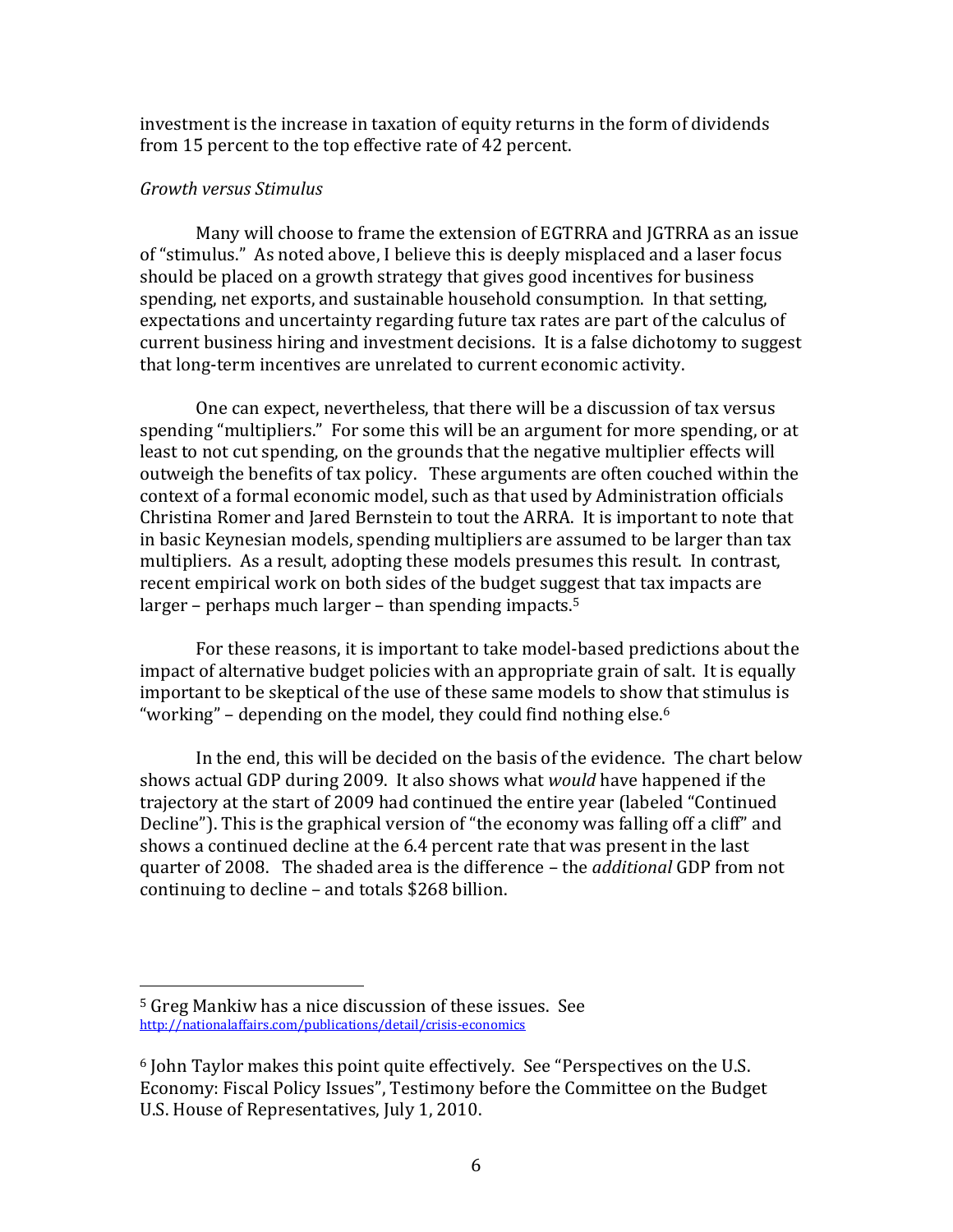

Stimulus (outlays and reductions in receipts) in 2009 was roughly \$260 billion. Thus, if one attributes all improvement in GDP to the stimulus – that is, no role for the Federal Reserve's policy efforts, no role for mortgage relief programs, no role for worldwide economic improvements, and so forth – then the stimulus bill essentially broke even. That is, it provided no multiplier effects.

Of course, these assumptions may be too pessimistic, as there doubtless would have been some impact from other policy efforts, the natural recovery mechanisms in the economy, and the benefits of recovery abroad. Using the same logic, if the economy had been flat in 2009, stimulus would be responsible for \$63 billion in additional  $GDP$  – a payoff of only 25 cents on the dollar. These simple computations suggest that one should not place model-based, short-run multipliers as the center of the policy debate.

With that as prelude, I turn now to some illustrative investigations of the options facing the Congress. The American Action Forum paired with Decision Economics, Inc. to produce macroeconomic simulations of two policy options:

- Extend EGTRRA and JGTRAA for one year, but only for those earning less than  $$250,000$  (family) or  $$200,000$  (individual), versus
- Extend EGTRRA and JGTRAA permanently.

The simulations of these options are a subset of a larger study that will be forthcoming. Obviously, one option is explicitly short-term, while the other is permanent. To put these on an even playing field, I focus only on the effects in 2011 and 2012 and ignore the long-term growth aspects.

In doing so, we employ a conventional macroeconomic model in which shortrun spending multipliers are larger than short-run tax multipliers, and in which the role of forward-looking expectations are not central. Thus, these simulations stack the deck against the very kind of policy that I would believe most beneficial.

Nevertheless the results in Table 1 are illuminating. Beginning with top-line GDP growth, permanent extension is estimated to raise growth by 1 percentage point in the first year and 0.2 percentage points in 2012. In contrast, a one-year and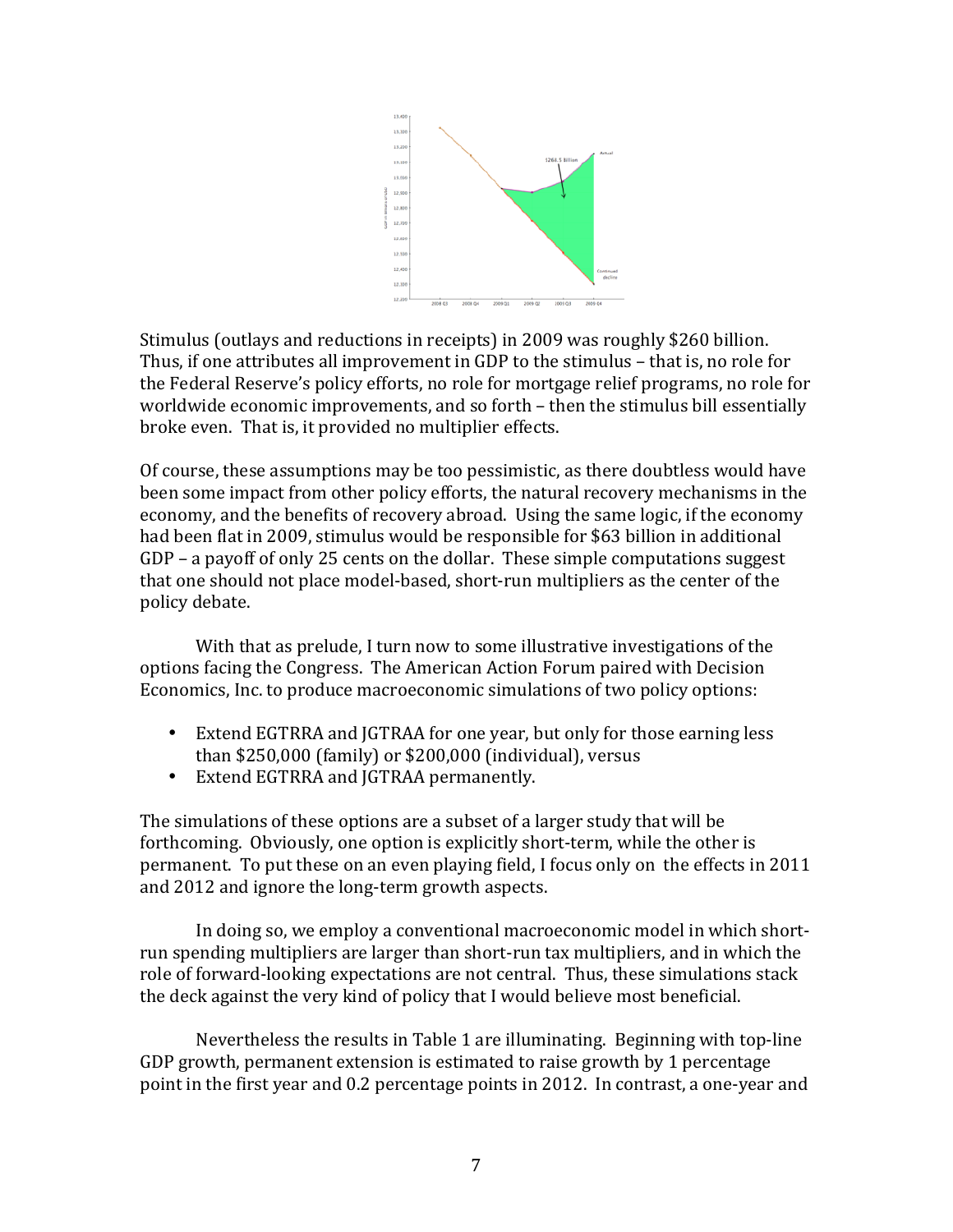limited extension has a smaller, 0.8 percentage point impact in 2011 and reduces growth in 2012 as the negative impact of poorer tax policy hits the economy.

These differences are mirrored in labor market outcomes as the limited and temporary extension cumulatively creates fewer jobs (551,000 versus 883,000) and reduces unemployment by less. Not surprisingly, fewer discouraged workers return to the labor force. Under the permanent extension the labor force is cumulatively larger by 341,000 workers in 2012 compared with 216,000 in the limited, temporary extension.

Finally, there are important differences in key areas for growth. As shown in the next panels, domestic investment is 5 percent larger in the first year, and  $46$ percent larger in the second year, under the permanent policy. Also, household saving rises by a net \$206 (in year 2000 dollars) and the saving rate averages 0.8 percentage points higher under the permanent extension.

These latter results are evidence that the permanent extensions permit households to save, repair balance sheets, and then raise their consumption in the future. In contrast, under the temporary and limited extension, there is a very modest rise in the overall saving rate.

#### 2. Fiscal Policy Impact

The fiscal outlook for the federal government is dire. In these circumstances, some argue that it is imperative to permit the Acts to sunset, thereby reducing deficits. However, as noted above, the fundamental budgetary problem is excessive spending, not a paucity of tax receipts. Receipts are projected to rise to 19.6 percent above GDP – above historic norms – only to be offset by spending at 25 percent of GDP. Spending is the fiscal problem.

Thus, focusing on the impacts of the sunsets EGTRRA and JGTRRA as the top budgetary priority is misplaced as a matter of priorities. In addition, it may be true that sunsets of the Acts in the near-term would reduce deficits and perhaps could ameliorate any emerging financial market distress from the budgetary outlook. Unfortunately, any such fiscal progress would be quickly unwound due to rising federal spending. When that happens, would Congress be tempted simply to raise taxes again? If so, then a sunset to the Acts may actually undercut incentives to rein in excessive federal spending.

Just as tax policy must be focused on growth, fiscal policy should be oriented to a pro-growth philosophy. To grow more quickly, the Nation must be willing to forego current consumption to finance innovation, additional education and skills, and investment in plant and equipment. To the extent that budget deficits are driven by consumption subsidies trimming the growth in these program will shift the balance to greater growth and prosperity.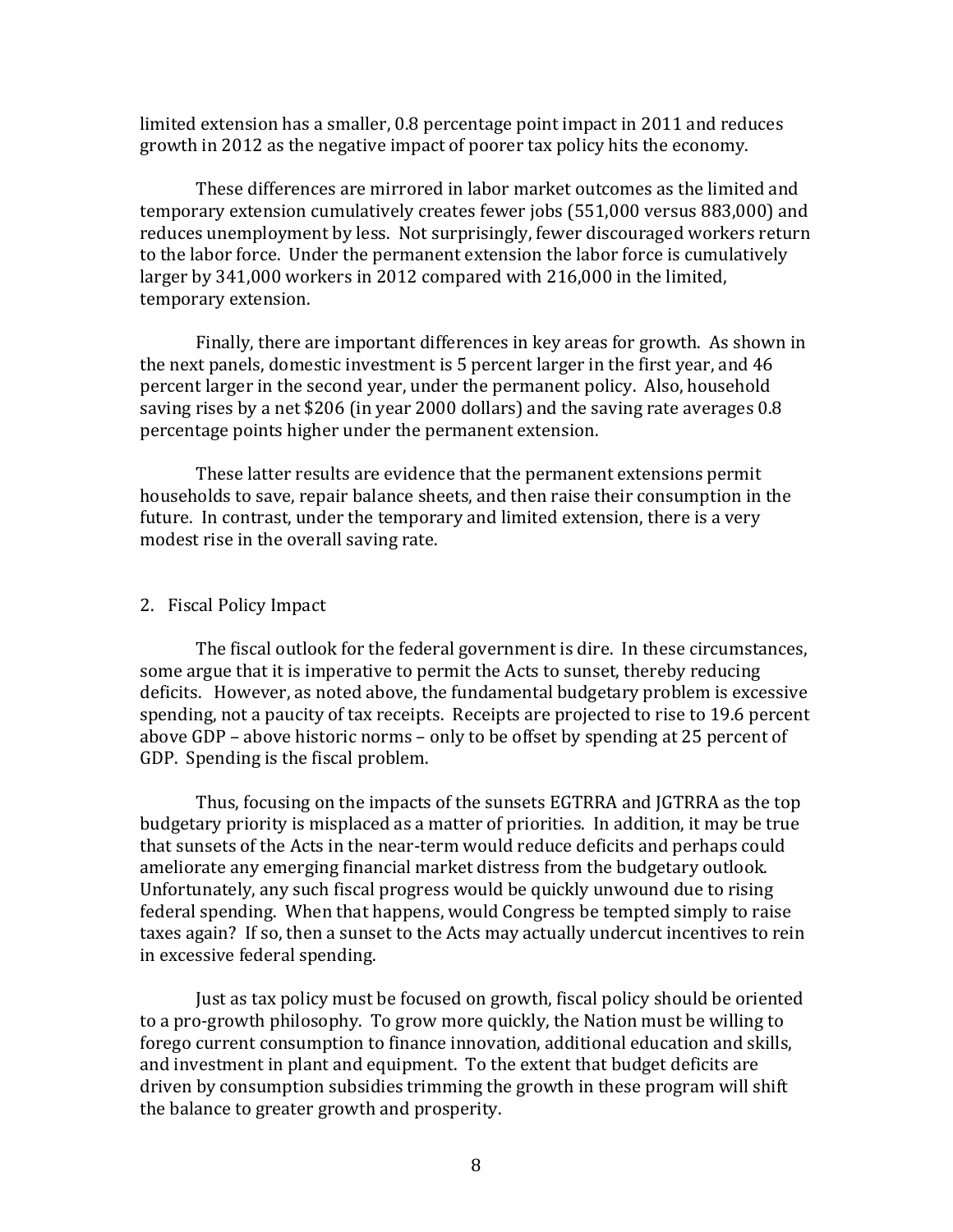Lastly, it remains important to gauge budgetary impacts *inclusive* of growth feedbacks. Based on CBO's January estimate, the budget impact of extending both Acts for 2011 is roughly \$115 billion, while the full 10 years is over \$2.5 trillion. Based on the simulations above, the growth effects reduce the deficit impact by roughly 10 percent for a 1-year extension, meaning the dynamic deficit effect is roughly \$100 billion. In contrast the feedbacks from growth reduce the deficit impact by 22 percent over 10 years, thus lowering the deficit impact to  $$1.95$ trillion.

## 3. Distributional Impacts of Policy Options

!!!!!!!!!!!!!!!!!!!!!!!!!!!!!!!!!!!!!!!!!!!!!!!!!!!!!!!

Much of the history of the debate over EGTRRA and JGTRRA has been a debate over fairness in tax policy. Those dedicated to "taxing the rich" for the sake of taxing the rich, and at all costs, should skip the remainder of this section. Those interested in understanding how distribution issues fit into the policy options should consider four points.

First, taxes are an incomplete measure of the impact of federal policy on the distribution of income. Much of federal redistributive efforts take place via the spending side of the budget. Recent research at the Tax Foundation, while preliminary, makes vivid the large amount of net redistribution from more affluent to less affluent when the budget as a whole is evaluated.<sup>7</sup> Going forward, it is equally important to keep one's eye on the overall impact of tax and spending policy.

Second, perhaps the greatest unfairness is that being visited upon future generations who are threatened with inheriting both an economy weakened and growing too slowly, as well as the burden of servicing enormous federal debts. Policies that raise economic growth and control the growth of spending that fuels debts must be considered a fundamental improvement of fairness.

Third, the debate must be informed by magnitudes. How much is the progressivity of the tax code affected by policies desirable from the perspective of economic growth? A lot? A little? In this regard, consider the attached chart, which shows the effective tax rates by quintile over time. The chart highlights the periods prior to 2000 and that since the passing of EGTRRA, and subsequently JGTRRA. (The chart stops in 2006 so as to avoid the impacts of the recent recession.)

As the chart makes clear, the Acts lowered the effective tax rate for the highest-earning quintile. However, the net impact was to keep the effective tax rate

<sup>&</sup>lt;sup>7</sup> See, for example, The Tax Foundation, "Accounting for What Families Pay in Taxes and What They Receive in Government Spending," http://www.taxfoundation.org/news/show/25195.html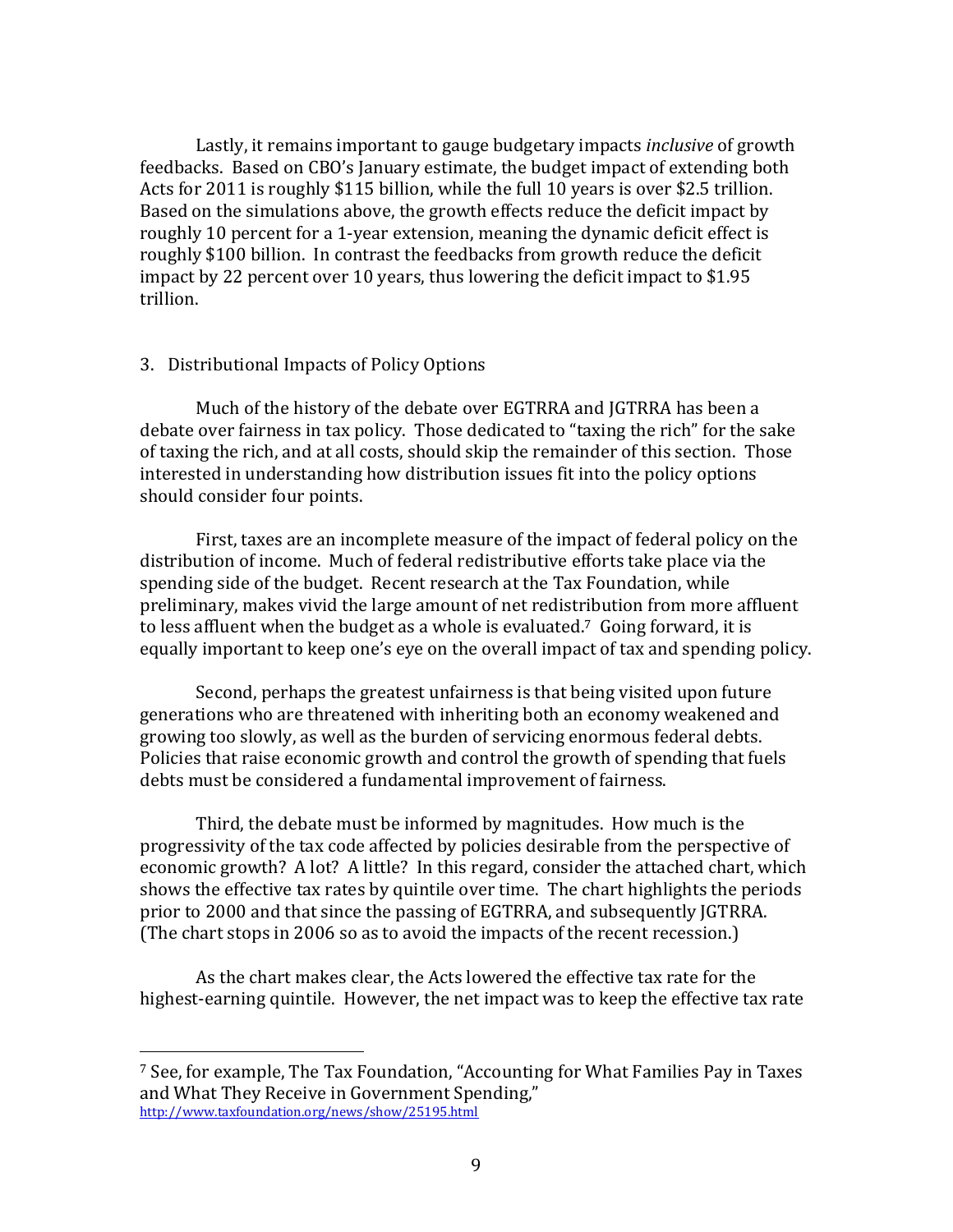well within the range of rates since 1979. That is, the Acts changed the effective tax rate on the top quintile by an amount that is common in U.S. tax policy history.

The second aspect of the history displayed by the chart is that the remaining four quintiles benefitted from reductions in effective tax rates that were of a magnitude *comparable* to that experienced by the top quintile. Extreme characterizations of the Acts as "tax cuts for the rich" are inconsistent with these facts. Moreover, the end result of the Acts was to reduce the effective tax rates for the bottom 4 quintiles to their *lowest* levels since 1979. From the strict perspective of the history of the distribution of effective tax rates, the reductions for the lowest 4 quintiles are the unprecedented aspect of EGTRRA and JGTRRA.

The fourth and final perspective on distributional aspects is the importance of understanding the economic burden of taxes. Importantly, the person bearing this burden often differs from the person who sends the tax payment to the U.S. Treasury. When higher taxes cause a business owner to lay off a worker, the business owner sends in the tax payment. But the worker bears at least part of the burden in the form of spells of unemployment, the costs of changing jobs, and lower wages and other compensation.

The computations presented in the Chart attempt to incorporate economic incidence by recognizing, for example, that corporation income taxes are paid by individuals and that employer-paid payroll taxes are borne by workers. (These are not controversial economic assumptions; rather accepted facts as to how the world works.) However, the computations assume that all business taxes in the upper two tax brackets are paid by the owners. There is substantial evidence that personal income taxes affect the desire of entrepreneurs and small firms, thereby shifting some of the tax burden. Using results from my previous research, for example, suggests that letting the top two tax rates sunset would have a substantial impact on the workers of small businesses. $8$ 

For example, an increase in the top effective rate from 35 percent to 42 percent would lower the probability that a small business entrepreneur would add to payrolls by roughly 18 percent. Similarly, for those that do manage to hire, the growth in payrolls would be diminished by over 5 percent. Put differently, the heavier burden of taxation would be shifted toward workers by hiring less, paying less, or some combination of both. Other things being the same, this is neither a progressive shift nor supportive of growth.

<sup>8</sup> Carroll, Robert, Douglas Holtz-Eakin, Mark Rider, and Harvey S. Rosen. 2000. "Income Taxes and Entrepreneurs' Use of Labor." Journal of Labor Economics  $18(2)$ (April):324-351. Carroll, Robert, Douglas Holtz-Eakin, Mark Rider, and Harvey S. Rosen. 2000. "Entrepreneurs, Income Taxes, and Investment." In Joel Slemrod (ed.), Does Atlas Shrug? The Economic Consequences of Taxing the Rich. NY: Russell Sage Foundation,  $pp. 427-455$ .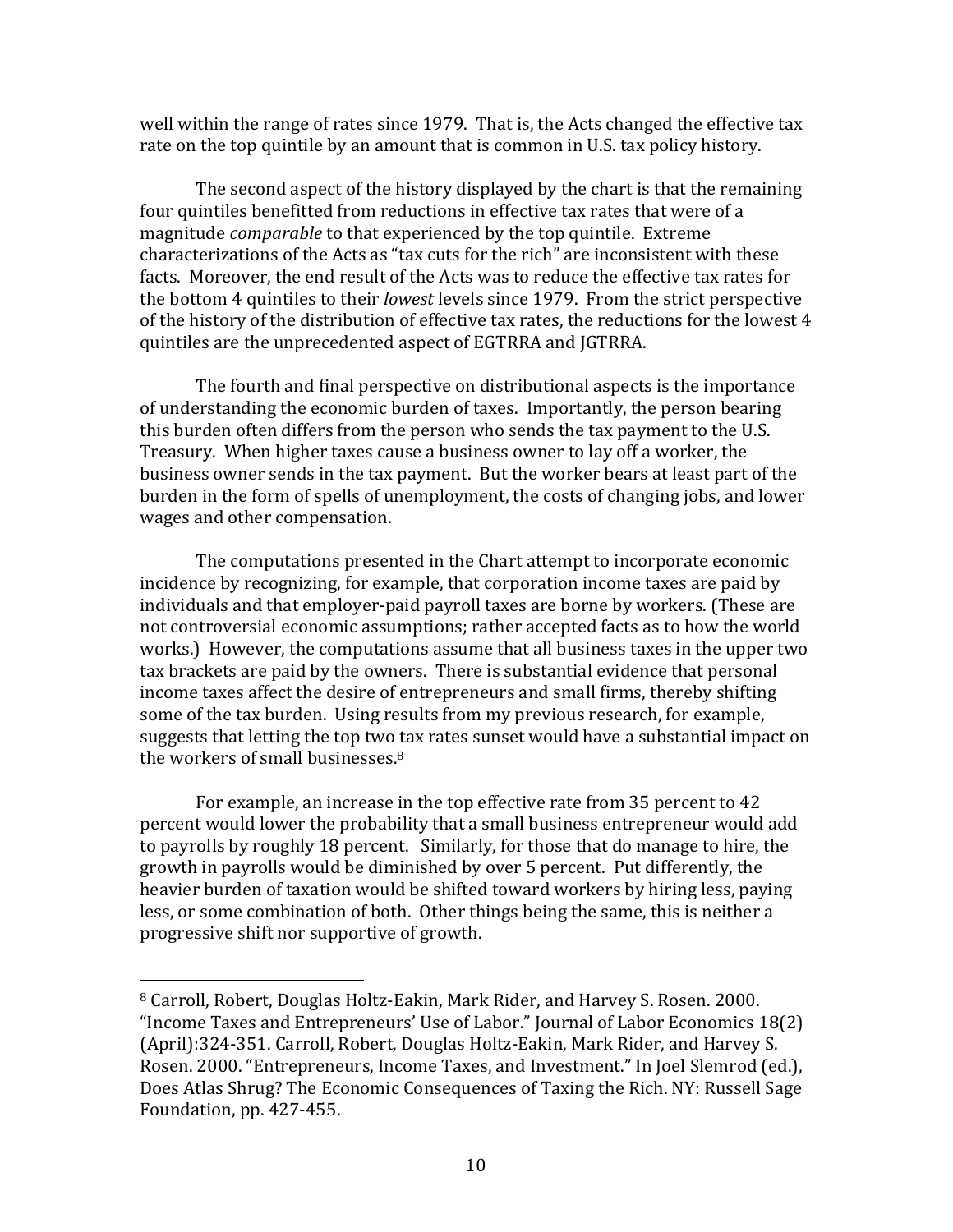In the same way, the same tax hike also affects incentives for capital expenditures, reducing the probability that a small business undertakes expansion by nearly 15 percent, and reducing the capital outlays of those that do by almost 20 percent. As these expansionary incentives are muted, the demand for capital goods is diminished – thereby shifting the burden to workers and investors in those firms.

This discussion suggests two main conclusions. First, when evaluating the role of distributional impacts on the future of tax policy, it is important to do so from the perspective of economic incidence – who will *really* pay the higher tax burden of any proposed increase. Second, magnitudes matter. Distributional issues are a matter of tradeoff and must be quantitatively informed, both with respect to their setting within the larger budgetary redistribution and with respect to the tradeoff between distribution and other objectives.

## 4. The Road to Tax Reform

The U.S. income tax is in need of fundamental reform. The existing corporation and individual income taxes are rife with phase-outs, carve-outs, and other distortions. The corporation tax is high relative to many of our competitors and the U.S. remains unique in its anti-competitive dedication to taxing worldwide income of its multinationals. The individual income tax provides subsidies for the excessive consumption of debt-financed housing, gold-plated health insurance, and myriad other activities. Its combination of refundable tax credits and phase-outs creates strikingly high effective marginal tax rates on working Americans of modest means. The income tax system in the United States is in desperate need of fundamental reform. For purposes of this hearing, I will simply assume that this need is widely recognized and focus my remarks on how the sunsets of the Acts fits into the movement to a more efficient tax code.

The most important thing to recognize is that tax reform is built around the objective of permanently lowering marginal tax rates while broadening the tax base to ensure sufficient revenues. Any plan that does not seek to permanently maintain or lower marginal tax rates is moving in the wrong direction from the perspective of tax reform. Specifically, permitting the Acts to sunset for those making more than \$250,000 (family) or \$200,000 (individual) would raise substantial more revenue without broadening the base.

How should the base be broadened? A premium should be placed on basebroadeners that reduce subsidies to consumption. A consumption-oriented tax places burdens on the amount that individuals take out of the economy. In contrast, an income tax places the tax burden on the amount of labor hours, effort, skills, capital, and risk-taking that individuals supply. To my eye, at least, the former is ethically superior. A consumption-based tax would also equalize the effective tax on all forms of investment – investment in technologies, human skills, and innovation would compete equally with physical capital. Investment in small and large business would be on a level field.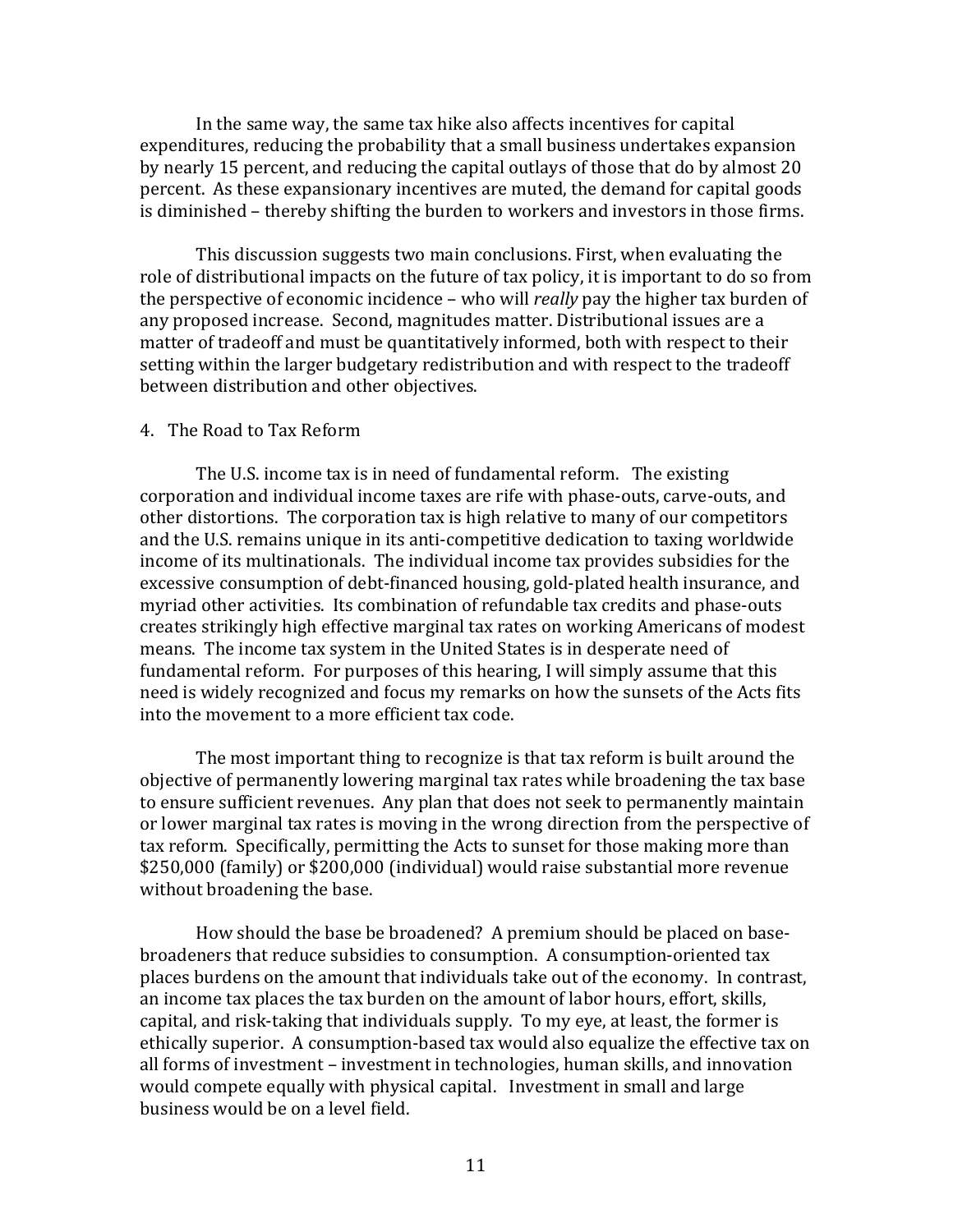The same insight applies to extensions of temporary, tax-based policies enacted as part of the Recovery Act. To the extent that permitting provisions to sunset lowers effective marginal tax rates (especially including those on lowerincome workers) and reduces specific subsidies to consumption, it will be consistent with using tax policy to enhance the growth prospects for the U.S. economy.

A final point is that tax reform does not mean adding whole new tax systems on top of a broken U.S. income tax. Some recent discussion has featured adding a value added tax (VAT) to the U.S. system, in part because of the putative efficiency of a VAT. But the efficiency effects of a free standing VAT are quite different from the effects of a VAT that would be added onto the existing tax system. Indeed, because deadweight losses rise non-linearly, the total distortion associated with an add-on VAT would be worse than the sum of the two systems. In the context of the sunsets of the Acts, the key is to undertake effective reform of the existing system before contemplating new tax systems.

# 5. Conclusion

Chairman Baucus and Ranking Member Grassley, thank you for the opportunity to appear today. The sunsets of EGTRRA and JGTRRA are crucial moments in the evolution of U.S. tax policy. I believe that the focus should be on enhancing the growth potential of the U.S. economy and moving in the direction of fundamental tax reform. This places a premium on permanently low marginal tax rates, encouraging investment in innovation and capital, broadening the tax base, and using spending controls to provide a sustainable fiscal future.

I look forward to answering your questions.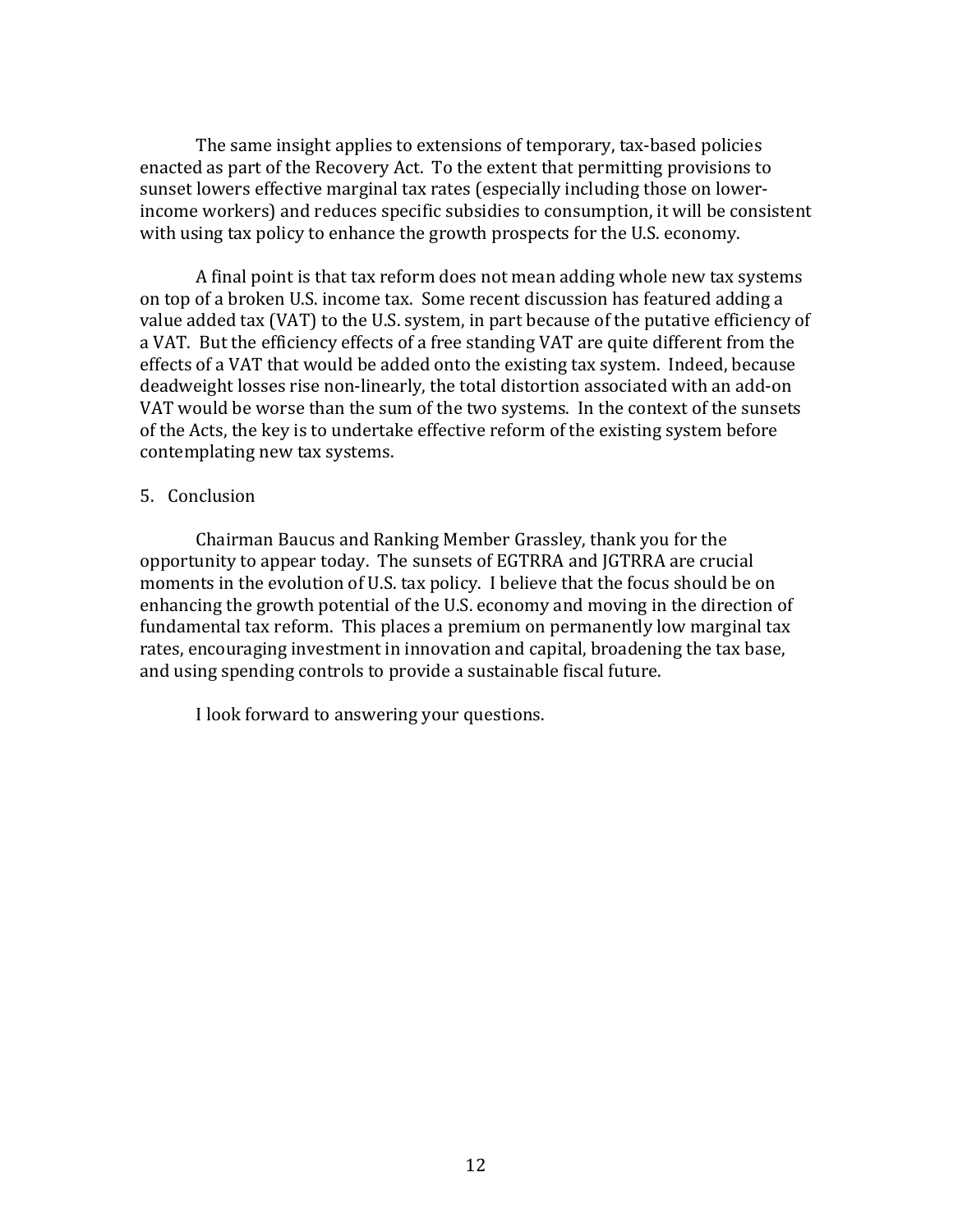| Table 1                                                                                      |        |          |
|----------------------------------------------------------------------------------------------|--------|----------|
| Simulated Impact of Policy Alternatives<br>(Entries show deviation from baseline projection) |        |          |
|                                                                                              |        |          |
|                                                                                              | 2011   | 2012     |
| <b>GDP Growth</b>                                                                            |        |          |
| (percent growth rate)                                                                        |        |          |
| 1-Year Extension<br>Under \$250k/\$200k Only                                                 | 0.8    | $-0.2$   |
| <b>Permanent Extension</b><br>Everyone                                                       | 1.0    | 0.2      |
|                                                                                              |        |          |
| Employment<br>(thousands of jobs)                                                            |        |          |
| 1-Year Extension                                                                             | 515    | 551      |
| Under \$250k/\$200k Only                                                                     |        |          |
| <b>Permanent Extension</b>                                                                   | 613    | 883      |
| Everyone                                                                                     |        |          |
| Unemployment Rate<br>(percent)                                                               |        |          |
| 1-Year Extension                                                                             | $-0.1$ | $-0.3$   |
| Under \$250k/\$200k Only<br><b>Permanent Extension</b>                                       | $-0.2$ | $-0.4$   |
| Everyone                                                                                     |        |          |
|                                                                                              |        |          |
| Labor Force<br>(thousands)                                                                   |        |          |
| 1-Year Extension<br>Under \$250k/\$200k Only                                                 | 107    | 216      |
| <b>Permanent Extension</b>                                                                   | 130    | 341      |
| Everyone                                                                                     |        |          |
| <b>Gross Private Investment</b>                                                              |        |          |
| (billions of 2000 dollars)                                                                   |        |          |
| 1-Year Extension                                                                             | 20.3   | 27.5     |
| Under \$250k/\$200k Only                                                                     |        |          |
| Permanent Extension<br>Evervone                                                              | 23.8   | 40.2     |
|                                                                                              |        |          |
| Household Saving<br>(billions of 2000 dollars)                                               |        |          |
| 1-Year Extension                                                                             | 184.0  | $-124.3$ |
| Under \$250k/\$200k Only<br><b>Permanent Extension</b>                                       | 225.8  | $-19.8$  |
| Everyone                                                                                     |        |          |
| Household Saving Rate                                                                        |        |          |
| (percent)<br>1-Year Extension                                                                |        |          |
| Under \$250k/\$200k Only                                                                     | 1.4    | $-1.0$   |
| <b>Permanent Extension</b>                                                                   | 1.8    | $-0.2$   |
| Everyone                                                                                     |        |          |
| Source: Decision Economics, Inc.<br>Preliminary results.                                     |        |          |

┐

 $\overline{\Gamma}$